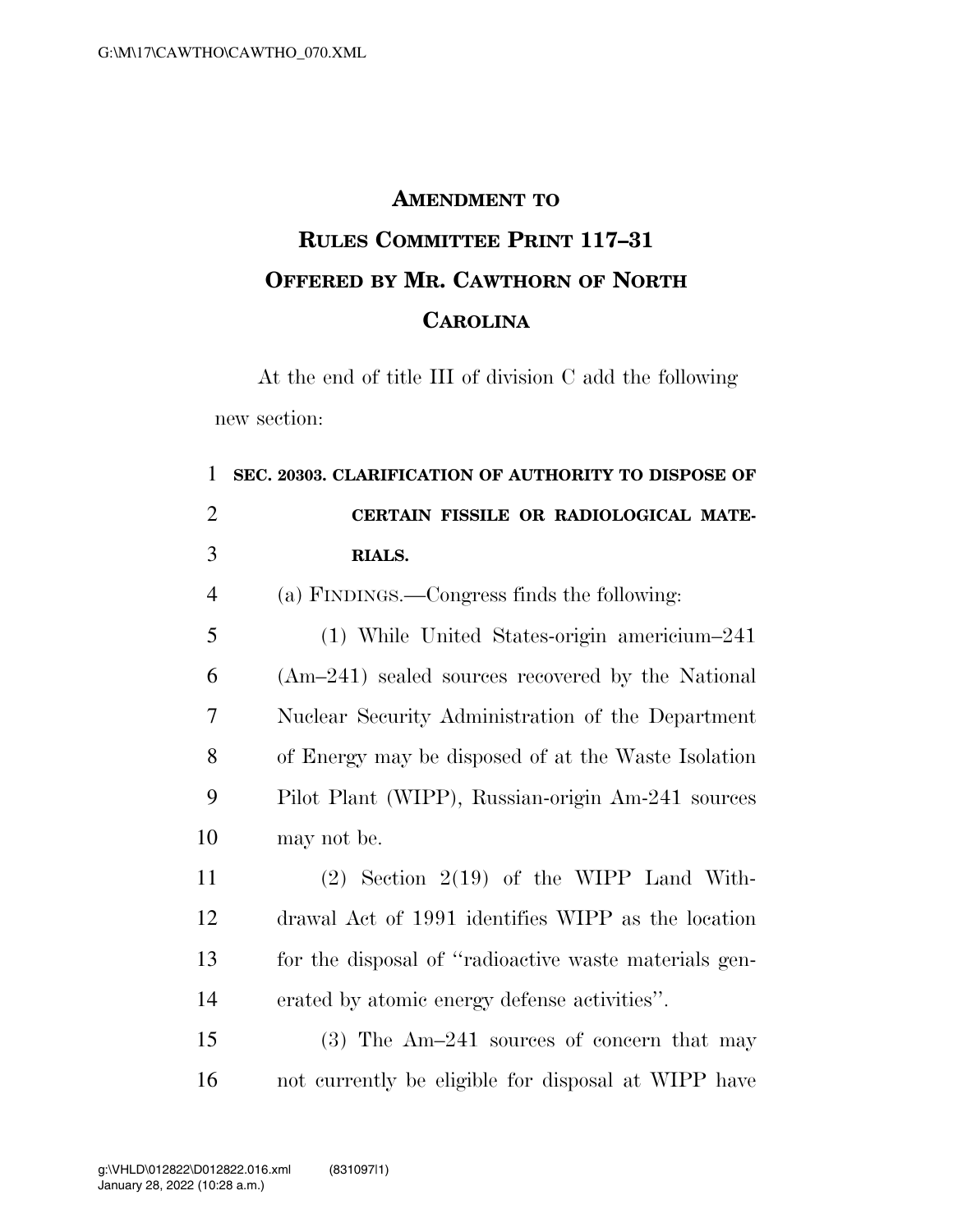| $\mathbf{1}$   | the same isotopic properties and are often colocated  |
|----------------|-------------------------------------------------------|
| $\overline{2}$ | with sources that are eligible for disposal at WIPP.  |
| 3              | (4) Russian-origin sealed sources, once<br>con-       |
| $\overline{4}$ | firmed to meet the WIPP Waste Acceptance Cri-         |
| 5              | teria, should be eligible for disposal at WIPP.       |
| 6              | (5) The Carlsbad Field Office of the Depart-          |
| 7              | ment estimates the volume to be disposed is equiva-   |
| 8              | lent to 1 to 2 shipments a year and will have a neg-  |
| 9              | ligible impact on WIPP operations.                    |
| 10             | (6) The Department, the Nuclear Regulatory            |
| 11             | Commission (NRC), and the international commu-        |
| 12             | nity have identified Am-241 as a radioisotope that    |
| 13             | should be protected due to the possibility of its use |
| 14             | in a radiological dispersal device.                   |
| 15             | (7) As part of its defense nuclear nonprolifera-      |
| 16             | tion mission, the National Nuclear Security Admin-    |
| 17             | istration recovers thousands of disused sealed        |
| 18             | sources from domestic and international facilities.   |
| 19             | (8) Codifying a disposition pathway for these         |
| 20             | Am-241 sources will allow the National Nuclear Se-    |
| 21             | curity Administration to accelerate their removal     |
| 22             | and reduce the availability of material that could be |
| 23             | used in a dirty bomb.                                 |
| 24             | (b) CLARIFICATION.—Section $3132(e)(1)$ of the Ron-   |
| 25             | ald W. Reagan National Defense Authorization Act for  |